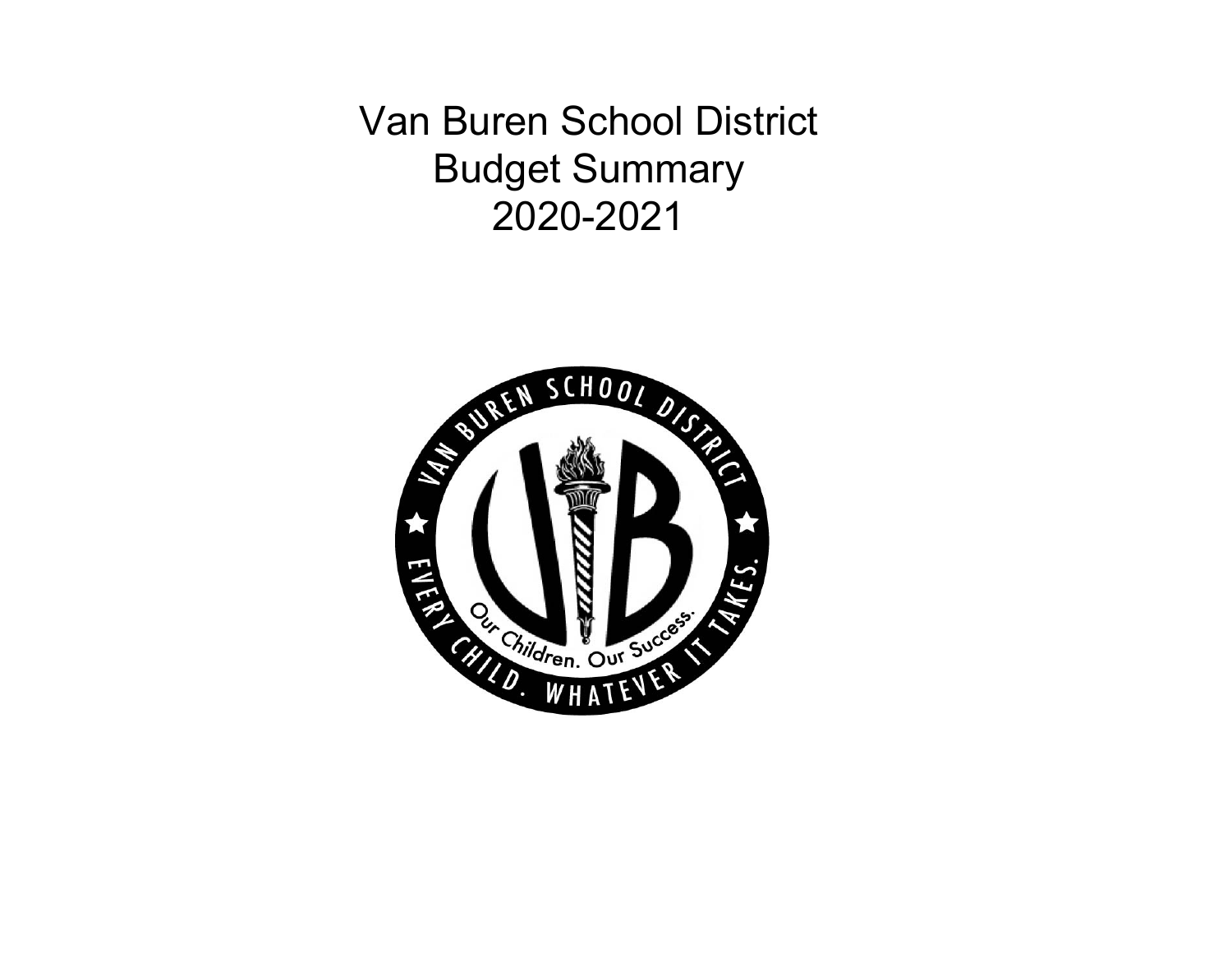# **2020-2021 BUDGET SUMMARY**

|                     | <b>BEGINNING</b> |                | <b>NET</b>                     |                     | <b>ENDING</b>   |
|---------------------|------------------|----------------|--------------------------------|---------------------|-----------------|
| <b>FUND</b>         | <b>BALANCE</b>   | <b>REVENUE</b> | <b>TRANSFERS</b>               | <b>EXPENDITURES</b> | <b>BALANCE</b>  |
| Teacher Salary      |                  |                | 24,693,303                     | 24,693,303          | \$              |
| Operating           | 4,987,839        | 53,888,635     | $(28, 656, 763)$ \$            | 25,412,654          | \$<br>4,807,057 |
| <b>Building</b>     | 8,911,689        | 300,073        | \$<br>1,292,216                | 3,374,280           | \$<br>7,129,698 |
| Debt Service        |                  | 155,618        | \$<br>2,711,244                | 2,866,862           | \$              |
| Federal Funds       | 79,898           | 6,486,817      | \$<br>$(40,000)$ \$            | 6,526,715           | \$              |
| Activity            | 571,962          | н.             |                                | $\sim$              | 571,962         |
| <b>Food Service</b> | 646,895          | 2,710,300      | \$<br>$\overline{\phantom{a}}$ | 2,810,034           | \$<br>547,161   |
| <b>TOTAL</b>        | 15,198,283       | 63,541,443     | ۰                              | 65,683,848          | 13,055,878      |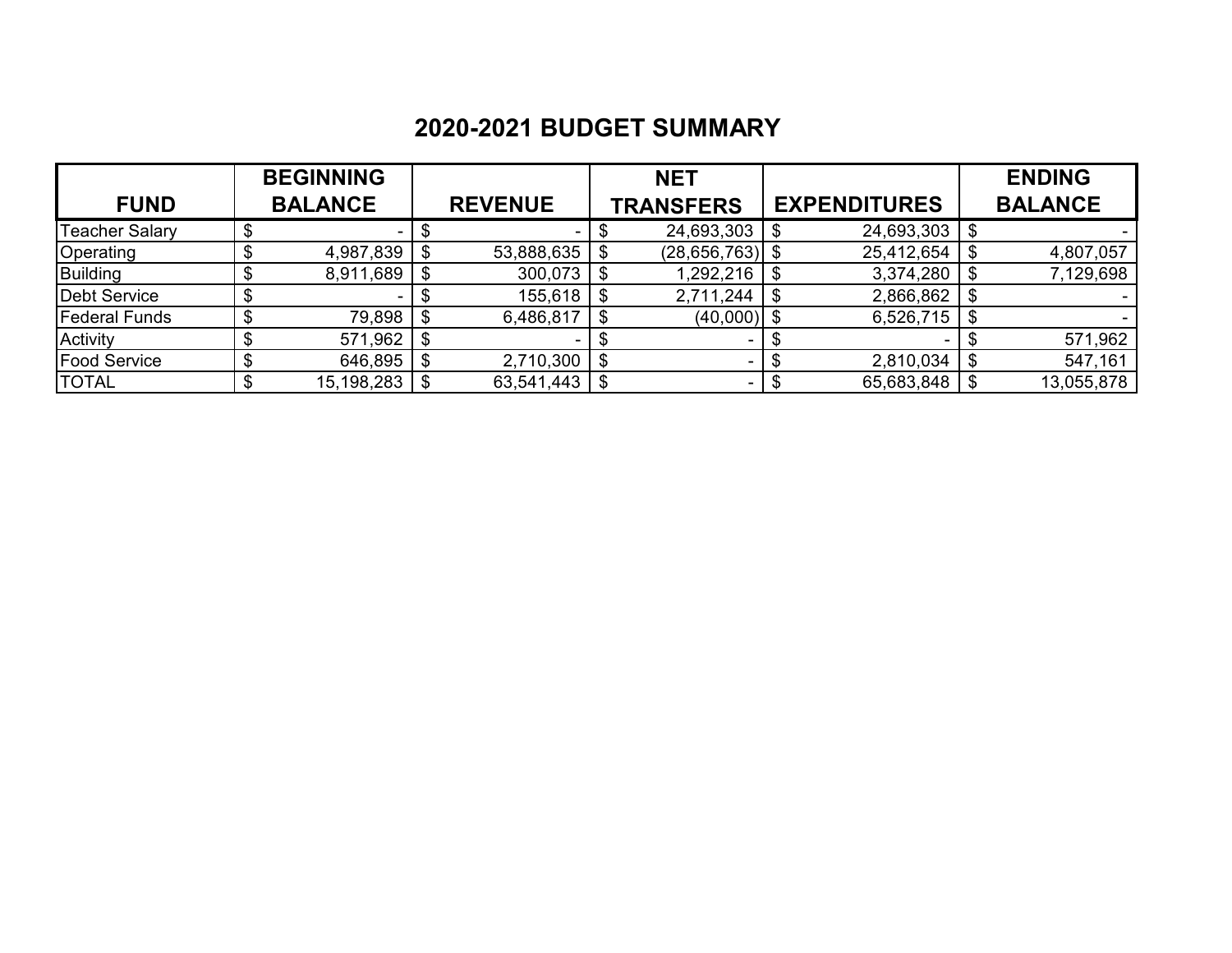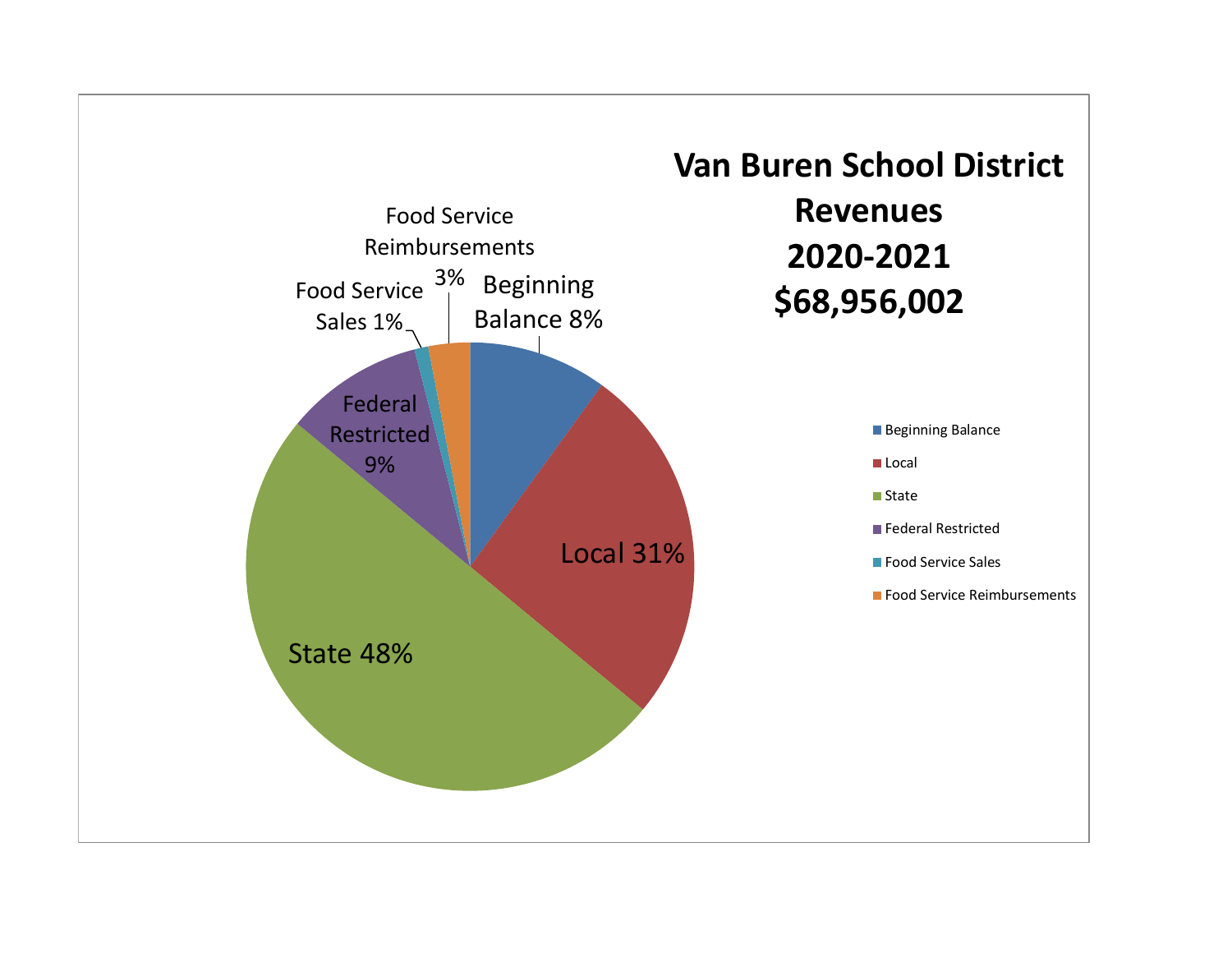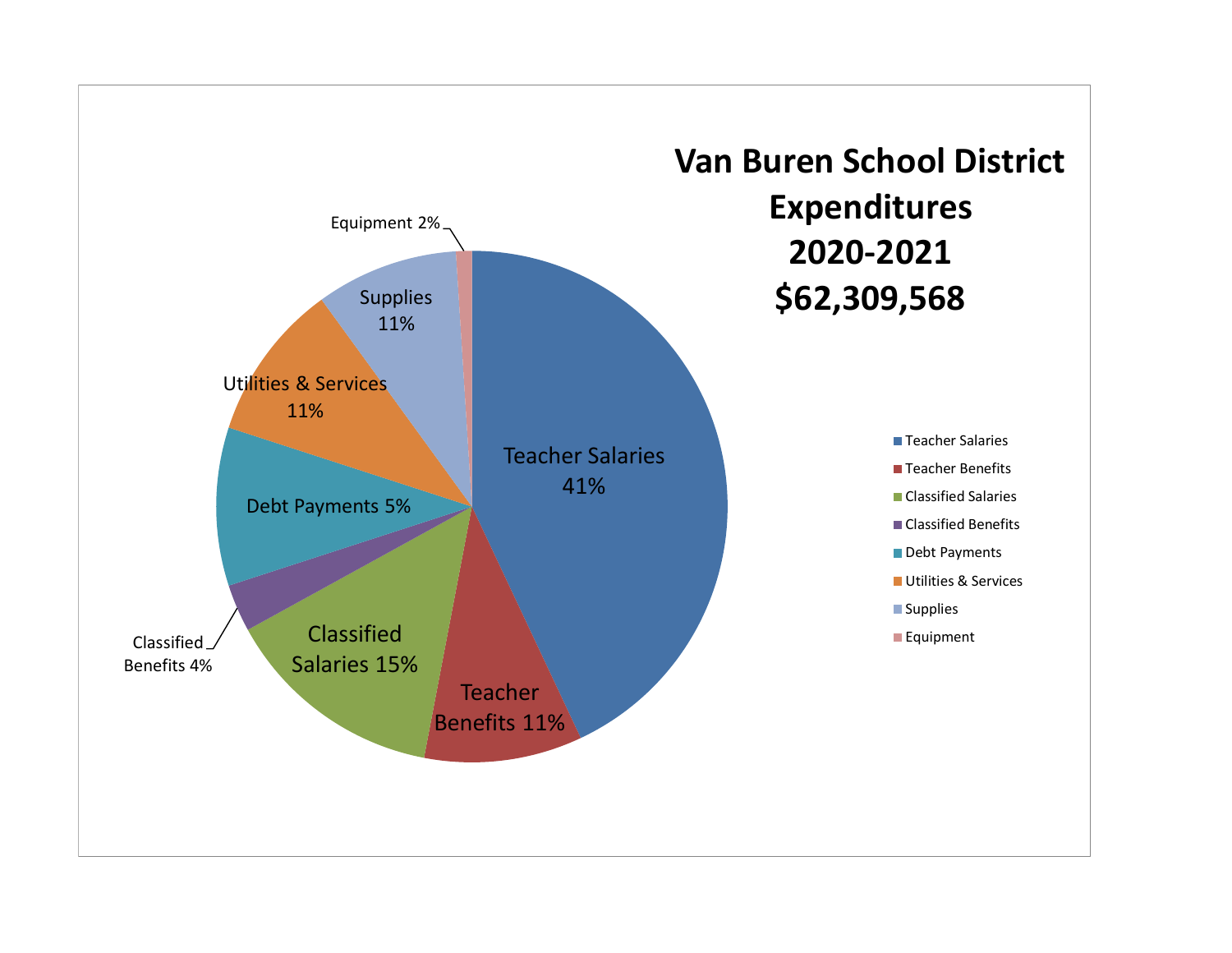### **SUMMARY ANNUAL FINANCIAL REPORT 2019-2020 SUMMARY BUDGET 2020-2021 (TSF, OPERATING, DEBT SERVICE)**

|                                   | <b>ACTUAL</b>              | <b>ESTIMATED</b>      |
|-----------------------------------|----------------------------|-----------------------|
|                                   | 2019-2020                  | 2020-2021             |
| <b>REVENUES</b><br><b>BALANCE</b> | \$                         |                       |
| PROPERTY TAX                      | 4,507,530.59               | \$<br>4,987,839       |
| <b>EXCESS COMMISSIONS</b>         | 17,453,567.45              | 18,499,120<br>100,000 |
| DELINQUENT PERSONAL TAX           | 114,510.91<br>1,212,470.42 | 1,200,000             |
| <b>LAND REDEMPTION</b>            | 294,804.62                 |                       |
| IN LIEU OF TAXES                  | 28,385.09                  | 200,000<br>28,000     |
| <b>SEVERANCE TAX</b>              | 6,386.78                   | 6,400                 |
| <b>MISCELLANEOUS</b>              | 995,845.87                 | 913,624               |
| <b>STATE FOUNDATION FUNDING</b>   | 28,441,813.00              | 28,070,188            |
| 98% TAX COLLECTION GUARANTEE      | 135,411.00                 |                       |
| NON TRADITIONAL LICENSING         | 41,846.64                  | 53,776                |
| <b>SPECIAL EDUCATION AID</b>      | 24,666.11                  | 223,563               |
| SPECIAL EDUCATION -CATASTROPHIC   | 10,101.47                  |                       |
| <b>DHS-PAT GRANT</b>              | 105,304.76                 | 111,000               |
| <b>TEACHER LICENSURE</b>          | 8,925.00                   |                       |
| <b>ADULT EDUCATION</b>            | 516,431.13                 |                       |
| ALTERNATIVE LEARNING ENVIRONMENT  | 512,323.00                 | 472,165<br>638,365    |
| <b>ABC GRANT</b>                  | 496,600.00                 | 507,000               |
| <b>VOCATIONAL EDUCATION AID</b>   | 3,840.00                   |                       |
| <b>SECONDARY WORKFORCE CENTER</b> | 69,063.16                  |                       |
| PROFESSIONAL DEVELOPMENT          | 156,544.00                 | 202,653               |
| <b>ENGLISH LANGUAGE LEARNERS</b>  | 193,200.00                 | 193,200               |
| <b>ESA (NSL) MATCHING</b>         |                            |                       |
| ESA (NSL)                         | 1,791,556.00               | 1,766,834             |
| <b>DECLINING ENROLLMENT</b>       | 206,386.75                 | 294,826               |
| DEBT SERVICE FUNDING SUPPLEMENT   | 420,484.00                 | 383,920               |
| ADE-WELLNESS CENTERS-TOBACCO TA   | 90,000.00                  |                       |
| US TREASURY-INTEREST SUBSIDY      | 155,617.88                 | 155,618               |
| <b>TRANSFERS</b>                  | (839, 111.89)              | (1,252,216)           |
| <b>INTEREST</b>                   | 27,860.66                  | 24,000                |
|                                   |                            |                       |
| <b>TOTAL</b>                      | 57,182,364.40              | 57,779,876            |
| <b>EXPENDITURES</b>               |                            |                       |
| <b>TEACHER SALARY</b>             | 24,062,834.28              | 24,693,303            |
| <b>OPERATING SALARY</b>           | 6,597,044.42               | 7,117,626             |
| <b>EMPLOYEE BENEFITS</b>          | 7,725,806.79               | 8,138,523             |
| <b>OPERATING EXPENSES</b>         | 8,694,806.22               | 9,661,014             |
| <b>ADULT EDUCATION</b>            | 452,873.03                 | 495,491               |
| <b>DEBT SERVICE</b>               | 4,661,160.63               | 2,866,862             |
| TOTAL                             | 52, 194, 525. 37           | 52,972,819            |
| <b>BALANCE</b>                    | \$<br>4,987,839.03         | \$<br>4,807,057       |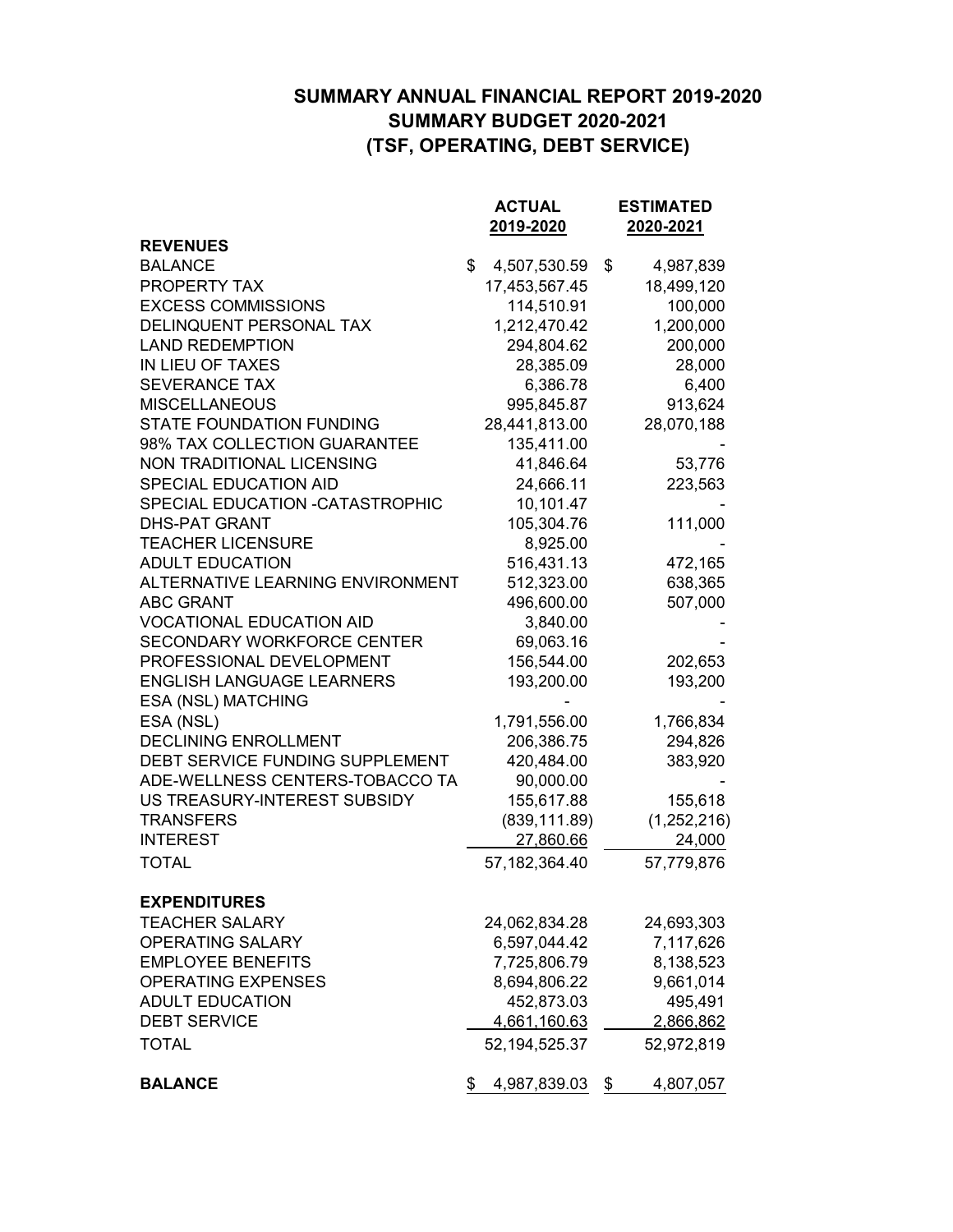## **OPERATING EXPENSES BY FUNCTION (TEACHER SALARY, OPERATING & DEBT SERVICE)**

| <b>FUNCTION</b>                                                      | <b>ACTUAL 2019-2020</b> | <b>BUDGET 2020-2021</b>              |  |  |
|----------------------------------------------------------------------|-------------------------|--------------------------------------|--|--|
| Preschool                                                            | 496,084<br>\$           | $\boldsymbol{\mathsf{S}}$<br>506,631 |  |  |
| Kindergarten                                                         | 1,357,191               | 1,337,653                            |  |  |
| Elementary                                                           | 7,639,053               | 8,072,864                            |  |  |
| Jr. High/Middle School                                               | 4,396,450               | 4,554,121                            |  |  |
| <b>High School</b>                                                   | 6,191,972               | 6,427,675                            |  |  |
| <b>Athletics</b>                                                     | 2,015,355               | 2,234,568                            |  |  |
| <b>Student Activities</b>                                            | 282,026                 | 283,495                              |  |  |
| <b>Special Education</b>                                             | 2,856,624               | 3,334,995                            |  |  |
| <b>Workforce Education</b>                                           | 1,111,620               | 1,029,719                            |  |  |
| <b>Adult Education</b>                                               | 484,887                 | 449,684                              |  |  |
| Compensatory Programs(basic school & reading recovery)               | 801,718                 | 599,865                              |  |  |
| Gifted & Talented                                                    | 313,442                 | 340,005                              |  |  |
| <b>ESL</b>                                                           | 199,312                 | 199,295                              |  |  |
| <b>Alternative Learning</b>                                          | 765,000                 | 765,000                              |  |  |
| Support Functions (student) (guidance, psych, nurse)                 | 1,955,668               | 2,024,207                            |  |  |
| Support Functions (instructional) (curr, in service, media, support) | 3,133,921               | 3,632,721                            |  |  |
| Administration                                                       | 820,898                 | 894,219                              |  |  |
| Principals                                                           | 2,850,348               | 2,950,534                            |  |  |
| Business (finance, purch, tech)                                      | 1,084,605               | 1,346,491                            |  |  |
| Operating & Maintenance                                              | 6,434,276               | 6,178,958                            |  |  |
| Transportation                                                       | 1,853,924               | 2,419,959                            |  |  |
| Other                                                                | 98,071                  | 97,700                               |  |  |
| <b>Food Service</b>                                                  | 32,788                  | 50,000                               |  |  |
| Community Services (Ed Foundation, presch, fine arts,                |                         |                                      |  |  |
| middle school sports)                                                | 349,697                 | 310,441                              |  |  |
| Post Dated Warrants & Debt Service                                   | 4,661,161               | 2,866,862                            |  |  |
| Other Non-Programmed Costs                                           | 8,433                   | 65,156                               |  |  |
| <b>TOTAL</b>                                                         | \$<br>52,194,525        | \$<br>52,972,819                     |  |  |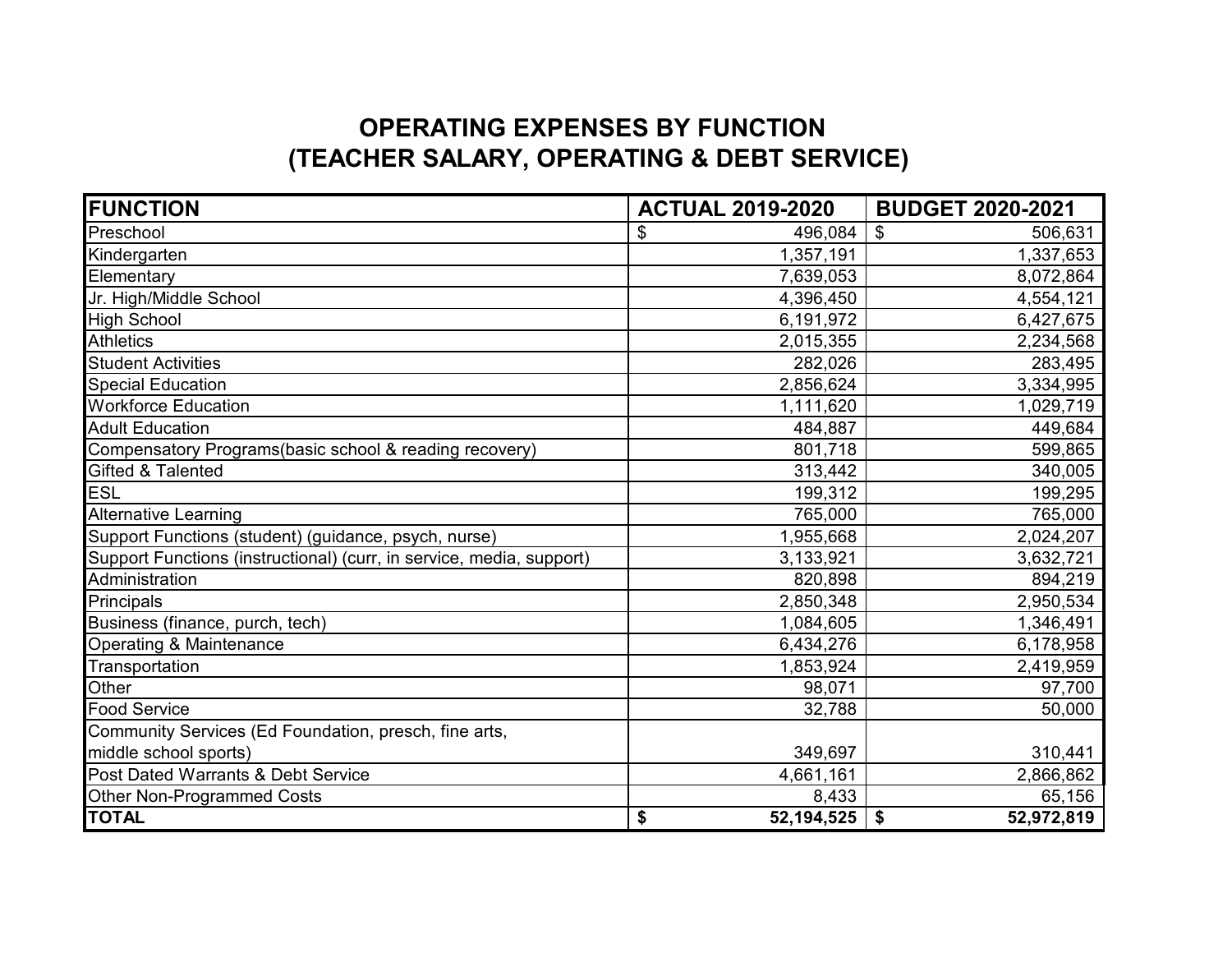#### **BUILDING BUDGET SUMMARY**

|                                                                                                                                                                                                                                                                                                 | <b>ACTUAL</b><br>2019-2020                                                                                                            |          | <b>BUDGETED</b><br>2020-2021                             |
|-------------------------------------------------------------------------------------------------------------------------------------------------------------------------------------------------------------------------------------------------------------------------------------------------|---------------------------------------------------------------------------------------------------------------------------------------|----------|----------------------------------------------------------|
| <b>REVENUES</b><br><b>BALANCE</b><br><b>GOOD FAITH DEPOSIT</b><br><b>ACADEMIC FACILITIES PARTNERSHIP</b><br><b>DONATIONS</b><br>NET REMAINING REFUNDING BONDS<br><b>INTEREST</b><br><b>REFUND PRIOR YEAR EXPENDITURES</b><br><b>TRANSFER-OPERATING</b><br><b>TRANSFERS-TURF</b><br><b>TOTAL</b> | \$<br>4,792,375.09<br>94,001.53<br>3,185,938.12<br>210,000.00<br>3,942,627.85<br>64,602.72<br>600,000.00<br>8,500.00<br>12,898,045.31 | \$       | 5,567,998<br>189,000<br>50,000<br>1,000,000<br>6,806,998 |
| <b>EXPENDITURES</b><br><b>LAND</b><br><b>PURCHASED SERVICES</b><br><b>EQUIPMENT &amp; FURNITURE</b><br><b>BUILDINGS-REMODELING</b><br><b>BUILDINGS-NEW &amp; ADDITIONS</b><br><b>RENTAL-EQUIPMENT &amp; VEHICLES</b><br><b>FEES</b><br><b>SUPPLIES</b><br><b>IMPROVEMENTS</b><br><b>TOTAL</b>   | 434,631.04<br>773,265.59<br>5,339,581.27<br>200.00<br>131,593.17<br>650,776.00<br>7,330,047.07                                        |          | 508,280<br>10,000<br>135,000<br>2,721,000<br>3,374,280   |
| <b>BALANCE</b><br><b>BALANCE</b><br><b>INTEREST</b><br><b>TRANSFERS</b><br><b>SINKING FUND PAYMENTS</b>                                                                                                                                                                                         | 5,567,998.24<br>3,003,505.70<br>61,073.80<br>279,111.89                                                                               | \$<br>\$ | 3,432,718<br>3,343,691<br>61,073<br>292,216              |
| <b>BALANCE</b>                                                                                                                                                                                                                                                                                  | 3,343,691.39                                                                                                                          |          | 3,696,980                                                |
| <b>TOTAL BUILDING FUND</b>                                                                                                                                                                                                                                                                      | \$<br>8,911,689.63                                                                                                                    | \$       | 7,129,698                                                |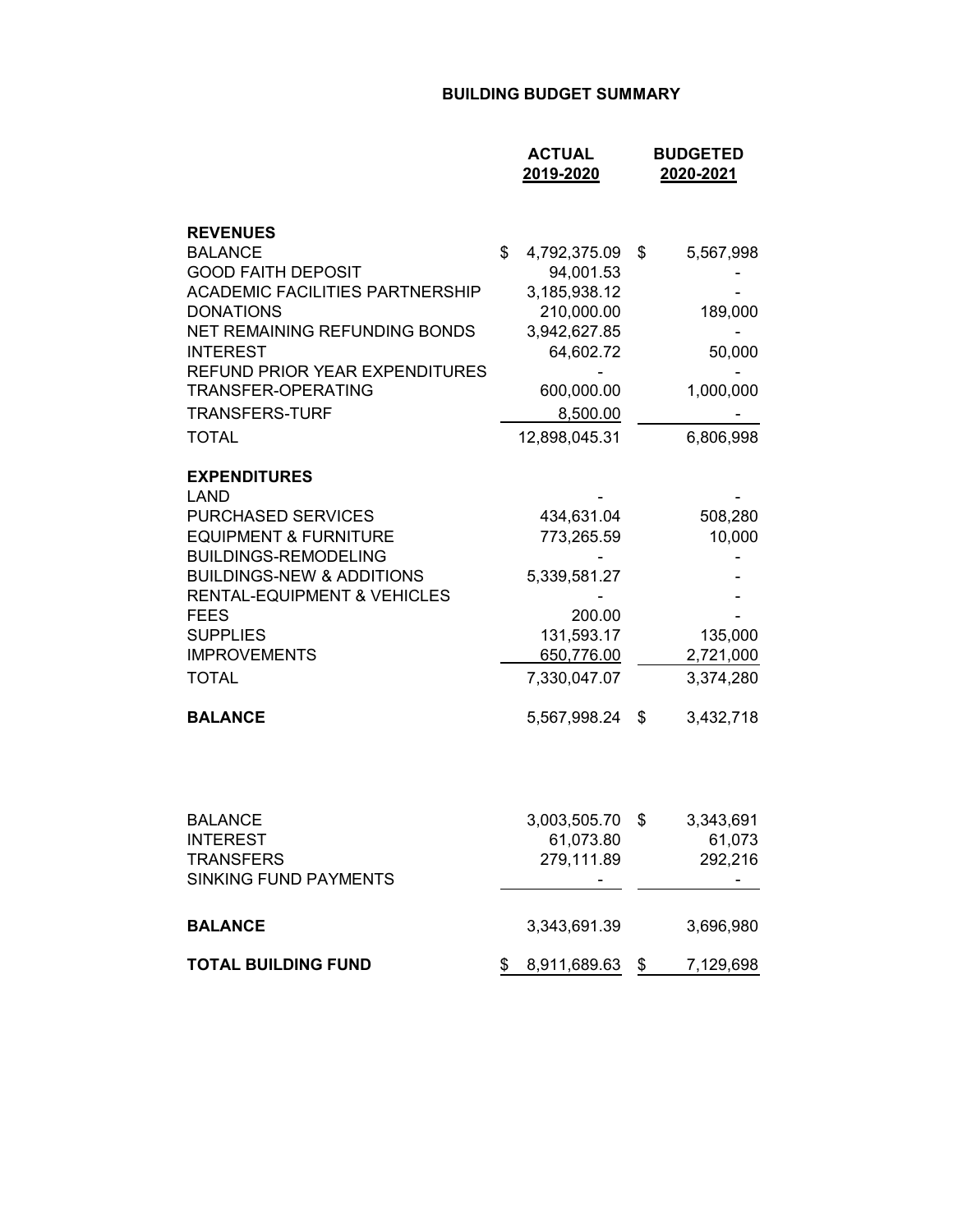#### **FEDERAL FUND BUDGET SUMMARY**

|                                     | <b>ACTUAL</b><br>2019-2020 | <b>ESTIMATED</b><br>2020-2021 |
|-------------------------------------|----------------------------|-------------------------------|
| <b>REVENUES</b>                     |                            |                               |
| <b>BALANCE</b>                      | \$<br>190,486.36           | \$<br>79,898                  |
| TITLE I, ESEA                       | 1,658,127.44               | 2,569,366                     |
| ARKANSAS MEDICAID PROGRAM           | 107,724.60                 | 30,711                        |
| TITLE VI-B, ESEA                    | 1,228,712.98               | 1,404,351                     |
| EARLY CHILDHOOD HANDICAPPED         |                            | 59,433                        |
| <b>ARMAC</b>                        | 275,374.26                 | 268,512                       |
| CHAPTER 1, MIGRANT                  | 121,677.44                 | 143,339                       |
| <b>TITLE IIA</b>                    | 292,649.09                 | 240,040                       |
| <b>TITLE III</b>                    | 64,772.42                  | 64,861                        |
| <b>TITLE IV</b>                     | 120,951.91                 | 128,430                       |
| <b>CARES ACT</b>                    | 18,019.97                  | 1,329,498                     |
| <b>ROTC REIMBURSEMENT</b>           | 30,625.81                  | 41,582                        |
| DHS-CHILD CARE & DEVELOPMENT        |                            |                               |
| <b>ADULT ED</b>                     | 160,919.83                 | 206,695                       |
| <b>TOTAL</b>                        | 4,270,042.11               | 6,566,715                     |
| <b>EXPENDITURES</b>                 |                            |                               |
| TITLE I                             | 1,642,015.99               | 2,569,366                     |
| ARKANSAS MEDICAID PROGRAM           | 78,725.03                  | 87,934                        |
| <b>ARMAC</b>                        | 386,905.66                 | 291,187                       |
| TITLE VI-B PASSTHRU                 | 1,256,769.58               | 1,404,351                     |
| EARLY CHILDHOOD HANDICAPPD          |                            | 59,433                        |
| <b>CHAPTER 1, MIGRANT</b>           | 121,677.44                 | 143,339                       |
| <b>CARES ACT</b>                    | 18,019.97                  | 1,329,498                     |
| TITLE IIA (TRANSFER TO TITLE I)     | 292,649.09                 | 240,040                       |
| TITLE IV (LESS TRANSFER TO TITLE I) | 120,951.91                 | 128,430                       |
| <b>ROTC</b>                         | 30,625.81                  | 41,582                        |
| <b>ADULT EDUCATION</b>              | 160,919.83                 | 206,695                       |
| <b>TITLE III</b>                    | 64,772.42                  | 64,861                        |
| DHS-CHILD CARE & DEVELOPMENT        |                            |                               |
| <b>VOCATIONAL EDUCATION</b>         | 16,111.45                  |                               |
| <b>TOTAL</b>                        | 4,190,144.18               | 6,566,715                     |
| <b>BALANCE</b>                      | \$<br>79,897.93            | \$                            |